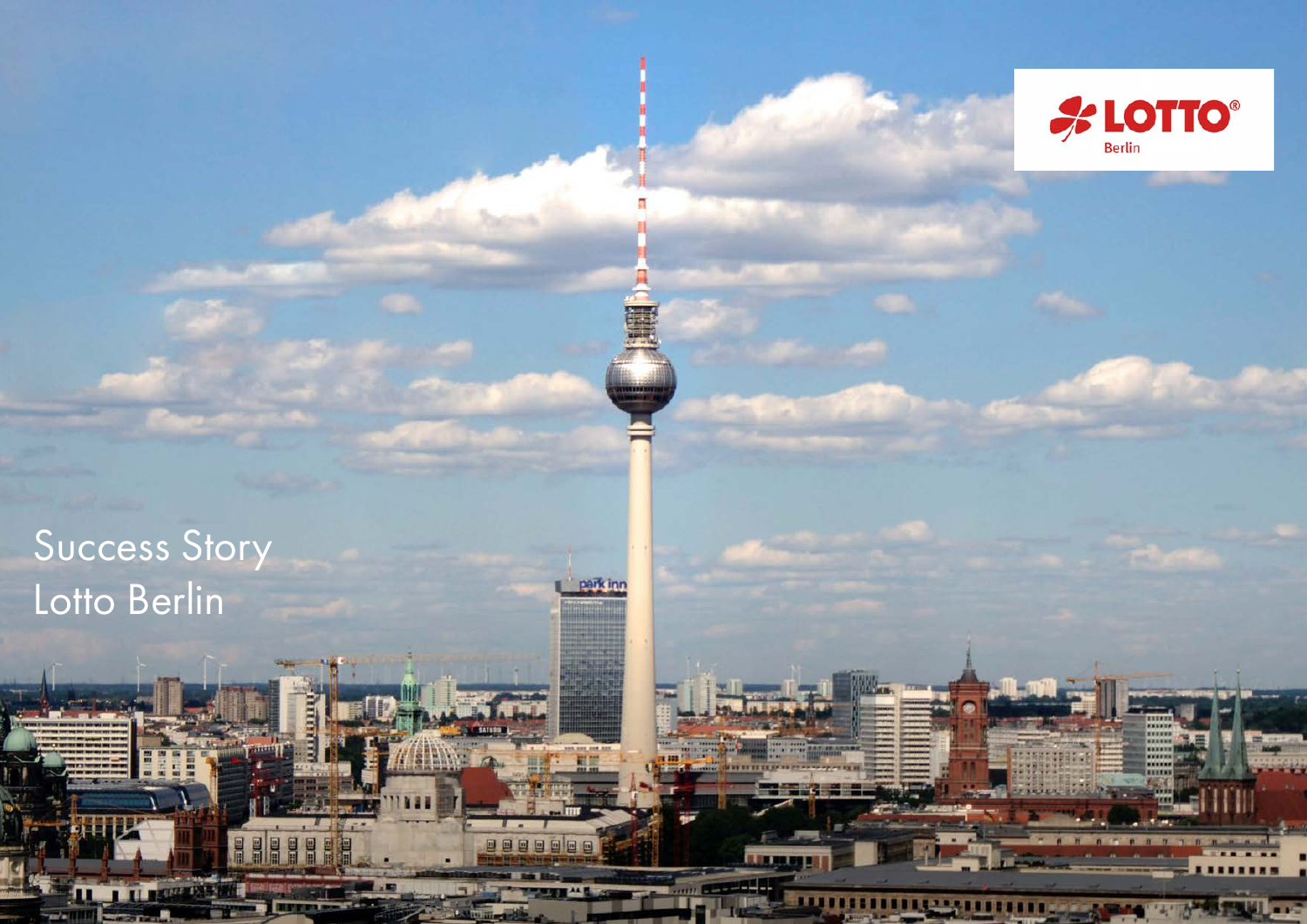### More than just gambling. An electronic locker system ensures efficient mail distribution.

#### Introduction - Our client:

The German Class Lottery Berlin is dedicated to the task of conducting lotteries and games of chance on behalf of the State of Berlin. Around 170 employees are committed to the smooth running of gaming operations, always with a view to preventing gambling addiction. In order to process the almost 18.9 million gaming orders that are placed in one year alone, Lotto Berlin makes use of modern technologies in all areas.

4 Floors

170 Employees

Time saved

90%

### The challenge:

With its numerous orders and employees, the 4-storey Berlin office is dependent on an extensive internal mail system. In order to adapt this to the modern technologies of the operation, it was to be supplemented by a contemporary distribution system.

In the past, messengers and porters had to travel from floor to floor twice a day with designated trolleys and distribute the mail there by hand. For each of the numerous departments, baskets were available in the entrance area, in which incoming and outgoing mail was stored, separated only by differently coloured folders.

This system was cumbersome and time-consuming, especially because of the many corridors and floors in the building. Accordingly, a solution was sought that would relieve the messenger and porter service. The new distribution system also had to be up-to-date and correspond to the latest state of the art.

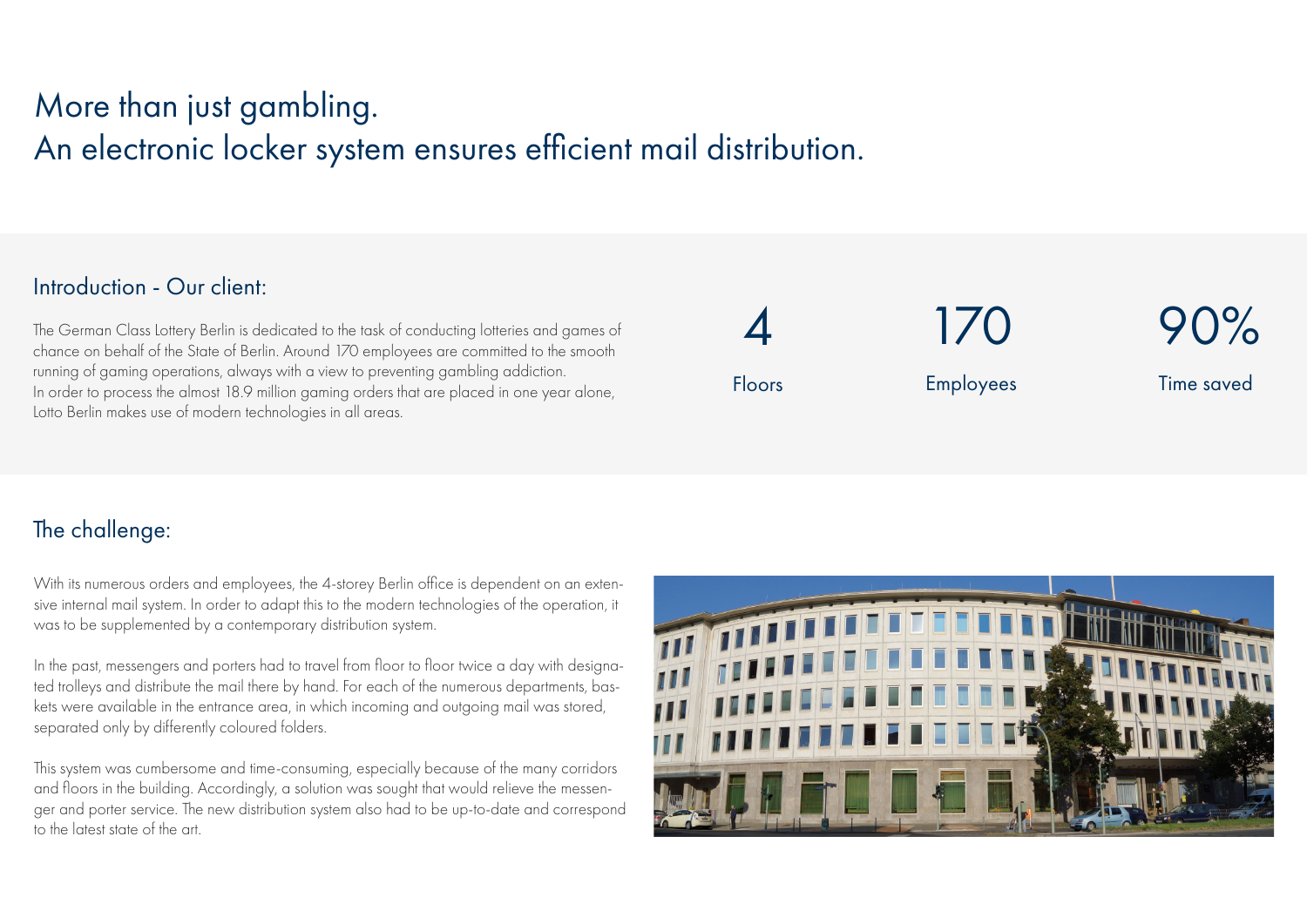#### Our solution:

#### An electronic locker system with ecos depot type lockers was able to efficiently relieve the workflows of Lotto Berlin.

The basic principle of mail distribution is still the same: Incoming and outgoing mail is separated by different coloured folders. However, instead of the baskets in the entrance area of each department, each area has now been assigned its own electronic locker in the compartment system. The mail is collected centrally in this locker and picked up by the staff of each department.

The system thus relieves the messenger and porter service in particular, who no longer have to make lengthy tours of the office.





The employees now go to the specialist facility on their own instead of waiting for the messenger delivery service.

After authenticating at the system, they open their assigned depot and receive the incoming mail.

Abmelden



 $\begin{pmatrix} 1 \end{pmatrix}$  (2) (3) (4)  $\left(3\right)$ 

> Outgoing mail is now handed in directly to the gatekeepers next to the locker system.



They receive the mail, sort it to the appropriate departments, and place it in the appropriate depot.